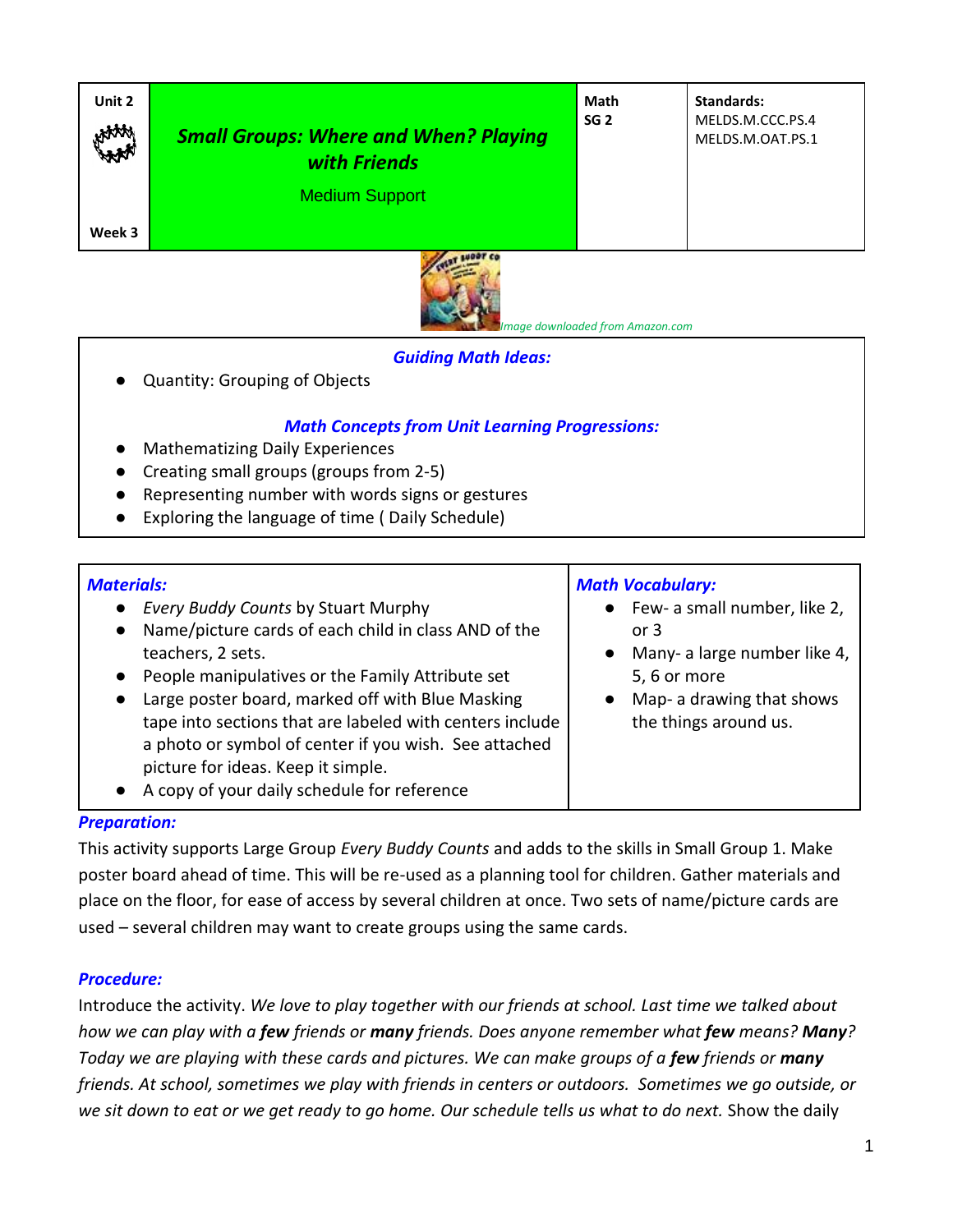schedule and ask children to point to the times when they play with friends. *Do we have a long time or a short time when we play with friends?*

*We have different places that we can play here at school. This big paper is a map of our classroom. What is a map?*

Children give answers.

*A map shows where things are in our world- sometimes in our school, sometimes on our street or town.* Go over the different areas of the room, discussing with children.

*Where do you like to play? Who do you play with there?*

Children answer and point. Affirm or suggest: *Yes, I've noticed that you like to do art every day, Johnny. We can use these little people figures and these name cards to show where we like to play.*

Invite children to play with the figures and the cards, placing them on the map, describing their play. Model creating a group, using your picture and some friends in a particular place.

*I might like to play outside with XXX and XXX.* Play with figures and count, creating several groups. *Every day, I see that XXX and XXX play in the block center*. Move their cards to that area. Count.

This activity combines open-ended and task-focused approaches. Some children may engage in pretend play with the cards and manipulatives. Some will follow your lead and make groups. Some may want to play without using the map.

# *Strategies to Provoke Math Thinking:*

- Be creative about creating small groups- This basic math function appears throughout the year- it is critical for understanding cardinality and number operations. In routines, transitions, outdoors- take every opportunity to help children create, name and count small groups.
- Time is an extremely difficult concept for children to understand- it develops over many years. Many classroom conflicts occur when children try to understand the daily schedule or decide where and when to play. Math skills of sequencing and orientation are integral to understanding time and space and can help children begin to regulate their behaviors.

# *Documentation:*

Using a simple map as a planning tool is effective. You can also use a map to look at play patterns of children by creating your own classroom map and putting sticky- notes for where children regularly play, where conflicts are happening, etc. Use this as a brainstorming tool for ideas about re-arranging your classroom to accommodate interest and manage behaviors.

# *Provocation:*

This activity introduces a very simple map- a tool for visualizing the arrangement of objects in space.

If there is interest in maps, provide materials for children to draw their own maps of the classroom.